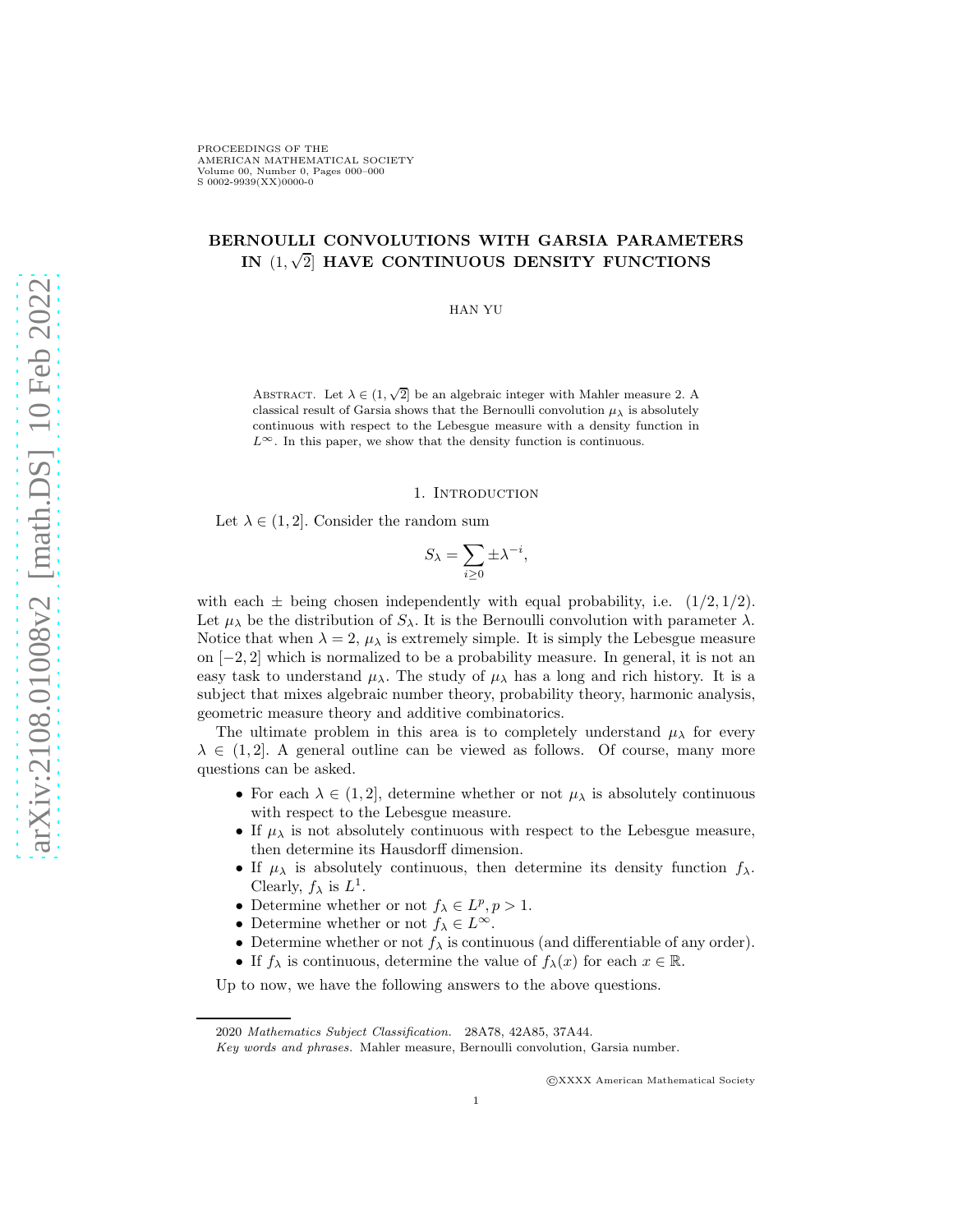<span id="page-1-1"></span>Hausdorff dimension. (See Section [2.3\)](#page-3-0)

- [\[11\]](#page-9-0), [\[2\]](#page-9-1), [\[3\]](#page-9-2), [\[22\]](#page-9-3): If dim<sub>H</sub>  $\mu_{\lambda}$  < 1 then  $\lambda$  is a root of infinitely many polynomials with coefficients  $\pm 1, 0$ .
- [\[1\]](#page-9-4): There is an effective algorithm to approximate  $\dim_H \mu_\lambda$  for all algebraic  $\lambda^{1}$  $\lambda^{1}$  $\lambda^{1}$

**Continuity.** Let  $\lambda$  be an algebraic number over  $\mathbb{Q}$ . The Mahler measure of  $\lambda$  is

$$
M_{\lambda} = |a| \prod_{i=1}^{n} \max\{|\lambda_i|, 1\},\
$$

where a is the leading coefficient of the minimal polynomial of  $\lambda$  and  $\lambda_1, \ldots, \lambda_n$  are all the conjugates of  $\lambda$ .

- [\[7\]](#page-9-5): If  $\lambda$  is a Garsia number, i.e., an algebraic integer in  $(1, 2]$  with  $M_{\lambda} = 2$ , then  $\mu_{\lambda}$  is in  $L^{\infty}$ . See Section [2.1.](#page-2-0)
- [\[21\]](#page-9-6): If  $\lambda$  is an algebraic number in (1, 2] with

 $\lambda > 1 - c \min\{\log M_\lambda, (\log M_\lambda)^{-1-\epsilon}\},$ 

where  $\epsilon$ , c are effectively computable constants, then  $\mu_{\lambda}$  is absolutely continuous with a density function in  $L(\log L)$ .

• [\[15\]](#page-9-7): Let  $\lambda$  be an algebraic number in (1, 2] with

$$
(\log M_{\lambda} - \log 2)(\log M_{\lambda})^2 < \frac{1}{27} (\log M_{\lambda} - \log \lambda^{-1})^3 \lambda^4.
$$

Suppose that  $\lambda$  is not a root of polynomials with coefficients in  $\pm 1, 0$ . Then  $\mu_{\lambda}$  is absolutely continuous.

Generic results. [\[5\]](#page-9-8), [\[14\]](#page-9-9), [\[13\]](#page-9-10), [\[18\]](#page-9-11), [\[17\]](#page-9-12), [\[19\]](#page-9-13), [\[20\]](#page-9-14): There is a set  $E \subset (1,2]$  with zero Hausdorff dimension such that for each  $p \in (1,\infty)$ , for each  $\lambda \in (1,2] \setminus E$ ,  $\mu_{\lambda}$ is in  $L^p$ . Moreover, if  $\lambda \in (1, \sqrt{2}] \setminus E$ , then  $\mu_{\lambda}$  has a continuous density function.

It is relatively less known when  $\mu_{\lambda}$  is absolutely continuous with respect to the Lebesgue measure with a continuous density function. In this situation, we say that  $\mu_{\lambda}$  is continuous. By using the fact that convolutions of  $L^2$  functions are continuous, it is possible to find such examples of  $\mu_{\lambda}$ . See Section [2.6.](#page-4-0) Our main result is as follows.

**Theorem 1.1.** Let  $\lambda \in (1, \sqrt{2}]$  be a Garsia number. Then  $\mu_{\lambda}$  is continuous. In fact, for some  $\beta > 0$ ,  $\mu_{\lambda}$  is  $\beta$ -Hölder continuous.

There is no lack of such algebraic numbers. See [\[9\]](#page-9-15). A particular example is the root of  $x^5 - 2x^4 + 2x^3 - 2x^2 + 2x - 2 = 0$  in  $(1, \sqrt{2}]$ . The key point is that it is not clear whether or not  $\mu_{\lambda}$  is a convolution of  $L^2$  functions.

The proof of the above theorem is simple, although the building blocks are rather heavy. It utilises a result of [\[4,](#page-9-16) Theorem 1.6] on the power Fourier decay and a result of [\[20,](#page-9-14) Theorem 6.2] on the regularity of self-similar measures with the exponential separation condition. (This is a refinement of an earlier work of  $[11]$ .) In fact, it is possible to show the following slightly more general result. In what follows, for

<span id="page-1-0"></span><sup>&</sup>lt;sup>1</sup>In fact, there is an effective algorithm to compute the Lyapunov exponent  $h_{\lambda}$  of  $\mu_{\lambda}$ . It is known that dim<sub>H</sub>  $\mu_{\lambda} = \min\{1, h_{\lambda}/\log \lambda\}$ . There is only one issue: if  $h_{\lambda} = \log \lambda$  then the algorithm cannot be used to confirm this. In this paper, log is the logarithm with base 2.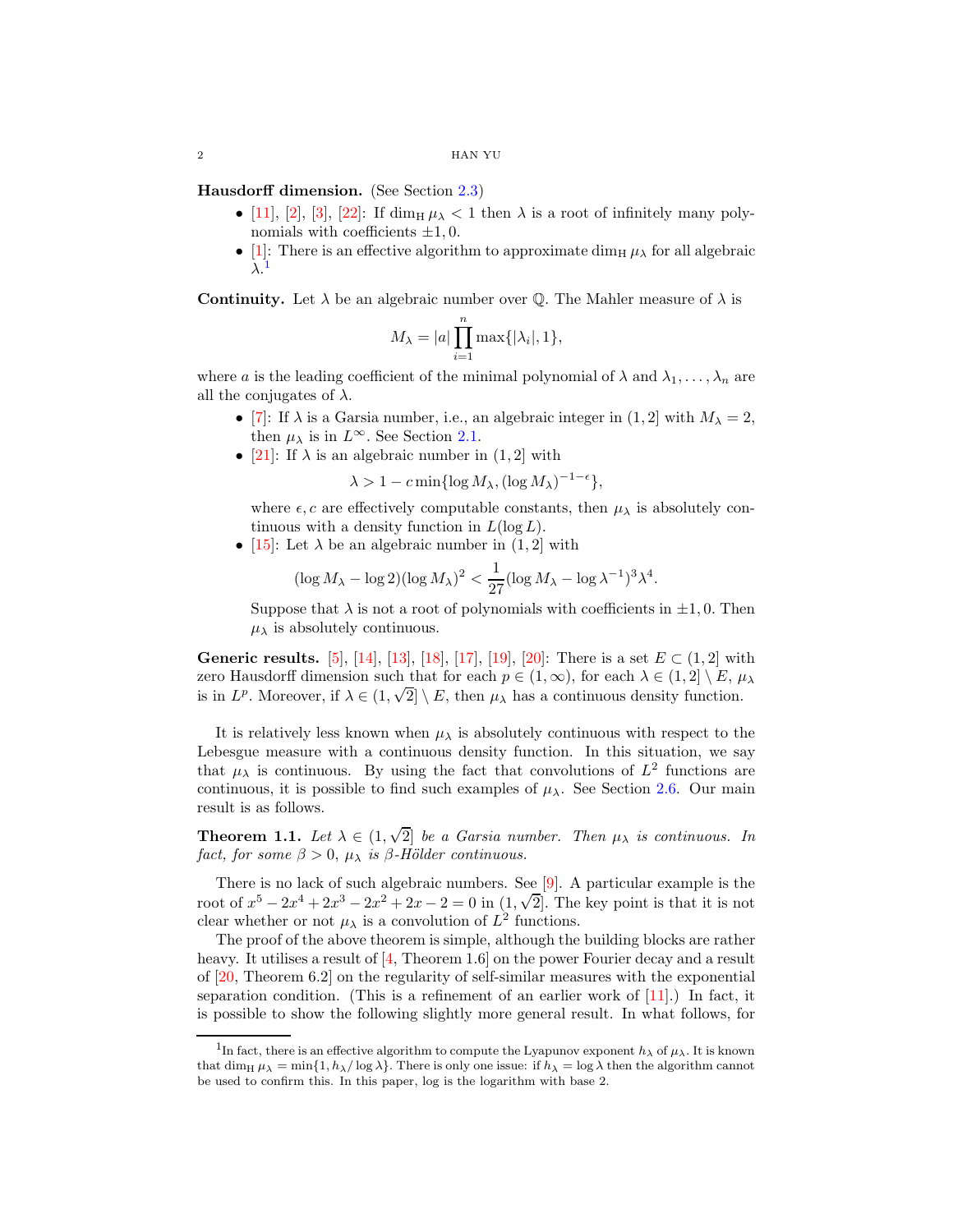<span id="page-2-2"></span>functions  $f, g : \mathbb{R} \to \mathbb{R}$ ,  $f \ll g$  means that for a constant  $C > 0$ ,  $|f(x)| \leq C|g(x)|$ holds for all  $x \in \mathbb{R}$  with  $|x| > C$ .

<span id="page-2-1"></span>**Theorem 1.2.** Let  $\lambda \in (1, \sqrt{2}]$  be an algebraic number such that

$$
|\hat{\mu}_{\lambda}(\xi)| \ll |\xi|^{-\sigma}
$$

for some  $\sigma > 0$  as  $\xi \to \infty$ . If  $\lambda$  is not a root of polynomials with coefficients  $\pm 1, 0$ , then  $\mu_{\lambda}$  is  $\beta$ -Hölder continuous for some  $\beta > 0$ .

It is likely to be very difficult to test the power Fourier decay property for any specific given  $\lambda$ . Up to now, the only known examples are Garsia numbers. On the other hand, the power Fourier decay property holds 'generically'. The set of  $\lambda$ such that  $\mu_{\lambda}$  does not have power Fourier decay is extremely thin. It has Hausdorff dimension zero (due to Erdős  $[5]$  and Kahane  $[14]$ . See also  $[19]$ ).

We end the introduction with a small remark about the method.

**Remark 1.3.** If we assume that  $\mu_{\lambda^k}$ ,  $k \geq 1$  all have power Fourier decay, then Theorem [1.2](#page-2-1) would be a direct consequence of  $[19, \text{Lemma } 2.1]$  $[19, \text{Lemma } 2.1]$ . For Garsia parameters, we strongly believe that this should be true. However, we only know that  $\mu_{\lambda}$ has power Fourier decay. This difficulty can be bypassed by using a weaker power decay property. See [\(virtual decay\)](#page-7-0) in the proof of Theorem [1.2.](#page-2-1)

# 2. Preliminaries

# <span id="page-2-0"></span>2.1. Garsia number.

**Definition 2.1.** A Garsia number is an algebraic integer in  $(1, 2]$  with Mahler measure  $M_{\lambda} = 2$ . Equivalently, it is an algebraic integer in (1,2) with all of its conjugates lying strictly outside of the unit circle.

The equivalence in the definition is due to Garsia. See [\[7,](#page-9-5) Lemma 1.7]. Moreover, if  $\lambda$  is Garsia, then its minimal polynomial  $P_{\lambda}$  has a constant term  $\pm 2$ .

2.2. Self-similar sets/measures on R and separation conditions. Let  $K \geq 2$ be an integer. Let  $r_1, \ldots, r_K \in (0,1)$  and  $a_1, \ldots, a_K \in \mathbb{R}$ . Consider the set of affine maps

$$
\mathcal{F} = \{x \in \mathbb{R} \to r_i x + a_i\}_{1 \leq i \leq K}.
$$

By a result in [\[12\]](#page-9-17), there is a uniquely determined compact subset  $F \subset \mathbb{R}$  with the property that

$$
F = \bigcup_{i=1}^{K} f_i(F).
$$

This is the self-similar set associated with the self-similar system  $\mathcal{F}$ . Let  $p_1, \ldots, p_K$ be positive numbers with  $p_1 + \cdots + p_K = 1$ . Then again by a result in [\[12\]](#page-9-17), there is a uniquely determined Borel probability measure  $\mu$  supported on  $F$  with the property that

$$
\mu = \sum_{i=1}^{K} p_i(f_i\mu).
$$

This is the self-similar measure assiociated with the self-similar system  $\mathcal F$  and probability weights  $p_1, \ldots, p_K$ .

If  $r_1 = \cdots = r_K$ , we say that the  $\mathcal{F}, F, \mu$  are homogeneous. If  $K = 2, r_1 =$  $r_2 = \lambda^{-1} \in (0,1), a_1 = 1, a_2 = -1, p_1 = p_2 = 1/2$ , then we denote  $\mu_{\lambda}$  to be the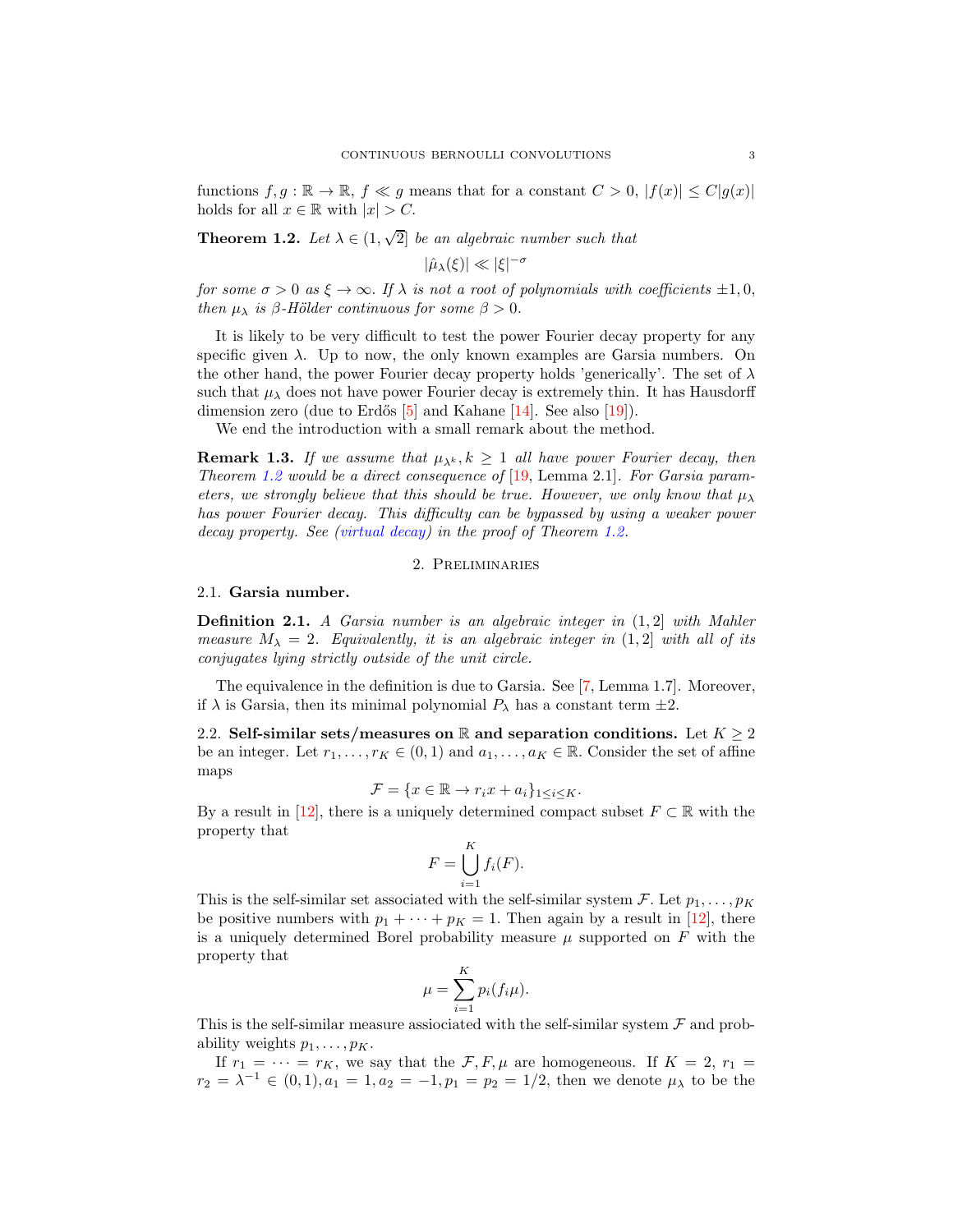<span id="page-3-1"></span>associated self-similar measure. This is called to be the Bernoulli convolution with parameter  $\lambda$ . This is equivalent to the random sum definition at the beginning of this paper.

We say that  $\mathcal{F}'$  is a subsystem of  $\mathcal F$  if for some  $n \geq 1$ ,

$$
\mathcal{F}' \subset \{f_{\mathbf{i}}\}_{\mathbf{i} \in \{1,\ldots,K\}^n},
$$

where  $f_i$  is the iterated function

$$
x \in \mathbb{R} \to f_{i_n} \circ f_{i_{n-1}} \circ \cdots \circ f_{i_1}(x).
$$

We now introduce the exponential separation condition. Let  $n \geq 1$  be an integer. Consider the set of points

$$
F_n = \{f_i(0)\}_{i \in \{1,\dots,K\}^n}.
$$

For  $\mathbf{i}, \mathbf{j} \in \{1, \ldots, K\}^n$ , define the distance

$$
d_n(i,j) = |f_{\mathbf{i}}(0) - f_{\mathbf{j}}(0)|
$$

if  $r_{i_1} \dots r_{i_n} = r_{j_1} \dots r_{j_n}$  and  $d_n(i,j) = \infty$  otherwise. The *n*-th level gap is defined to be

$$
\Delta_n = \min\{d_n(\mathbf{i}, \mathbf{j}), \mathbf{i} \neq \mathbf{j}, \mathbf{i}, \mathbf{j} \in \{1, \dots, K\}^n\}.
$$

We say that  $\mathcal{F}, F, \mu$  has exact overlaps if  $\Delta_n = 0$  for infinitely many n. Assume that there are no exact overlaps. We say that  $\mathcal{F}, F, \mu$  has the exponential separation condition if

$$
\liminf_{n \to \infty} |\log \Delta_n|/n < \infty.
$$

Suppose that all the parameters in  $\mathcal F$  are algebraic. If moreover  $\mathcal F$  does not have exact overlaps, then it has the exponential separation condition. See [\[11,](#page-9-0) Section 5.5].

<span id="page-3-0"></span>2.3. Hausdorff dimension of measures. Let  $\mu$  be a Borel probability measure on R. The lower/upper Hausdorff dimensions of  $\mu$  are defined to be

$$
\underline{\dim_{\mathrm{H}}}\mu = \inf \{\dim_{\mathrm{H}} B : B \text{ is a Borel subset of } \mathbb{R}, \mu(B) > 0\}
$$

 $\overline{\dim_H \mu} = \inf \{\dim_H B : B \text{ is a Borel subset of } \mathbb{R}, \mu(B) = 1\},\$ 

where  $\dim_{\text{H}} B$  is the Hausdorff dimension of B. See [\[16,](#page-9-18) Page 14]. It can be checked (e.g.  $[10,$  Theorem 2.3]) that

$$
\frac{\dim_{\mathrm{H}}\mu = \mathrm{essinf}_{x \sim \mu} \liminf_{\delta \to 0} \frac{\log \mu(B_{\delta}(x))}{\log \delta}
$$

$$
\frac{\dim_{\mathrm{H}}\mu = \mathrm{esssup}_{x \sim \mu} \liminf_{\delta \to 0} \frac{\log \mu(B_{\delta}(x))}{\log \delta}.
$$

Here  $B_{\delta}(x)$  is the metric ball of radius  $\delta$  centred at x. For Bernoulli convolutions and more generally, self-similar measures, the Hausdorff dimension is always well defined (this property is also known as the exact dimensionality)

$$
\dim_{\mathrm{H}} \mu = \underline{\dim}_{\mathrm{H}} \mu = \overline{\dim}_{\mathrm{H}} \mu = \lim_{\delta \to 0} \frac{\log \mu(B_{\delta}(x))}{\log \delta}
$$

for  $\mu.a.e\ x$ . See [\[6\]](#page-9-20).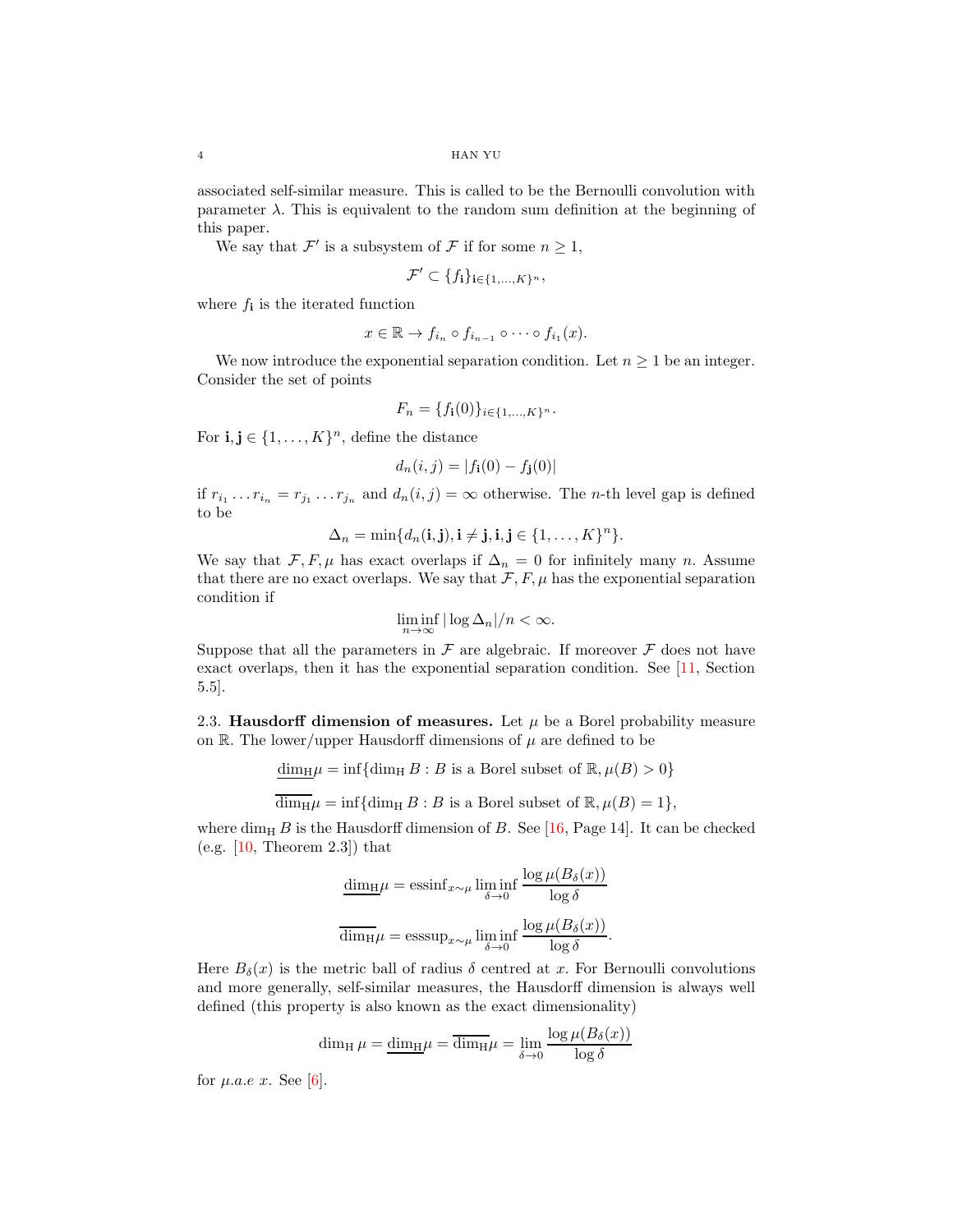<span id="page-4-2"></span>2.4. Fourier transform and power Fourier decay. Let  $\mu$  be a Borel probability measure on  $\mathbb{R}$ . The Fourier transform of  $\mu$  is defined as follows,

$$
\hat{\mu}(\xi) = \int_{\mathbb{R}} e^{-2\pi ix\xi} d\mu(x).
$$

The following result is proved in [\[4,](#page-9-16) Theorem 1.6].

**Theorem 2.2** (Dai, Feng and Wang). Let  $\lambda$  be a Garsia number. Then the Bernoulli convolution  $\mu_{\lambda}$  has power Fourier decay, i.e.

$$
|\hat{\mu}_{\lambda}(\xi)| \ll |\xi|^{-\sigma}
$$

for some  $\sigma > 0$ .

2.5. Shmerkin's regularity theorem. For each  $\alpha < 1$ , we say that  $\mu_{\lambda}$  is  $\alpha$ regular if there are numbers  $C, r_0 > 0$  such that for all  $r < r_0$  and  $x \in \mathbb{R}$ ,

$$
\mu_{\lambda}(B_r(x)) \leq Cr^{\alpha}.
$$

If  $\mu_{\lambda}$  is  $\alpha$ -regular for each  $\alpha < 1$ , we say that  $\mu_{\lambda}$  is 1<sub>-</sub>-regular. According to [\[20,](#page-9-14) Theorem 6.2,  $\mu_{\lambda}$  is 1–-regular if  $\mu_{\lambda}$  has the exponential separation condition. This is the case when  $\lambda$  is algebraic and it is not a root of polynomials with coefficients  $\pm 1, 0$ . The  $\alpha$ -regularity of measures is closely related to the average  $L^2$  Fourier decay. Let  $\alpha \in (0,1)$ . Let  $\mu$  be an  $\alpha$ -regular probability measure on R. It is known that  $([16, Theorem 3.10], [16, Page 19, Discussion after the proof of Theorem 2.9])$  $([16, Theorem 3.10], [16, Page 19, Discussion after the proof of Theorem 2.9])$  $([16, Theorem 3.10], [16, Page 19, Discussion after the proof of Theorem 2.9])$  $([16, Theorem 3.10], [16, Page 19, Discussion after the proof of Theorem 2.9])$  $([16, Theorem 3.10], [16, Page 19, Discussion after the proof of Theorem 2.9])$ 

$$
\int |\xi|^{-(1-s)} |\hat{\mu}(\xi)|^2 d\xi < \infty
$$

for all  $s < \alpha$ . In particular, if  $\mu$  is 1<sub>-</sub>-regular, then the above holds with 1 – s being replaced by any  $\epsilon > 0$ .

The above regularity result holds more generally for all homogeneous self-similar measures<sup>[2](#page-4-1)</sup>. In particular, let  $r^{-1} = \lambda \in (1,\infty)$ . Let  $K \geq 2$  be an integer. Let  $a_1, \ldots, a_K \in \mathbb{R}$ . Let  $p_1, \ldots, p_K > 0$  with  $p_1 = \cdots = p_k = 1/K$ . For the associated self-similar measure  $\mu$ , we define its self-similarity dimension to be

$$
\dim_s \mu = \frac{\log K}{\log \lambda}.
$$

Now assume that  $\lambda, a_1, \ldots, a_K$  are algebraic numbers. As long as there are no exact overlaps, [\[20,](#page-9-14) Theorem 6.2] says  $\mu$  is  $\alpha$ -regular for each

$$
\alpha < \min\{1, \dim_s \mu\}.
$$

<span id="page-4-0"></span>2.6. Continuous Bernoulli convolutions: some known examples. Here we record some specific examples for continuous Bernoulli convolutions. Let  $\lambda$  be such that  $\lambda^k$  for some  $k \geq 2$  is a Garsia number. Then  $\mu_{\lambda}$  is continuous because it is a convolution of measures that have  $L^{\infty}$  density functions, i.e.  $\mu_{\lambda} = *_{j=0}^{k-1} T_{\lambda} \mu_{\lambda^k}$ , where  $T_{\lambda}$  is the linear map  $x \to \lambda^j x$ . Examples of this kind include  $2^{1/n}$ ,  $n \geq 2$ . A slightly less trivial example is the root of polynomial  $x^{10} - 2x^8 + 2x^6 - 2x^4 + 2x^2 - 2$ in (1, 2). In fact, let  $\lambda$  be this root. Then we see that  $\lambda^2$  is the root of  $x^5 - 2x^4 +$  $2x^3 - 2x^2 + 2x - 2$  in  $(1, \sqrt{2}]$ . Thus  $\lambda^2$  is a Garsia number.

Not all Garsia numbers are radical roots of other Garsia numbers. For example, consider the number  $s = \lambda^2$  as above. Let  $n \geq 2$  be an integer. Suppose that

<span id="page-4-1"></span> $2\text{An earlier result of Hochman [11] provides a weaker regularity result which holds for all }$  $2\text{An earlier result of Hochman [11] provides a weaker regularity result which holds for all }$  $2\text{An earlier result of Hochman [11] provides a weaker regularity result which holds for all }$ self-similar measures, not only the homogeneous ones.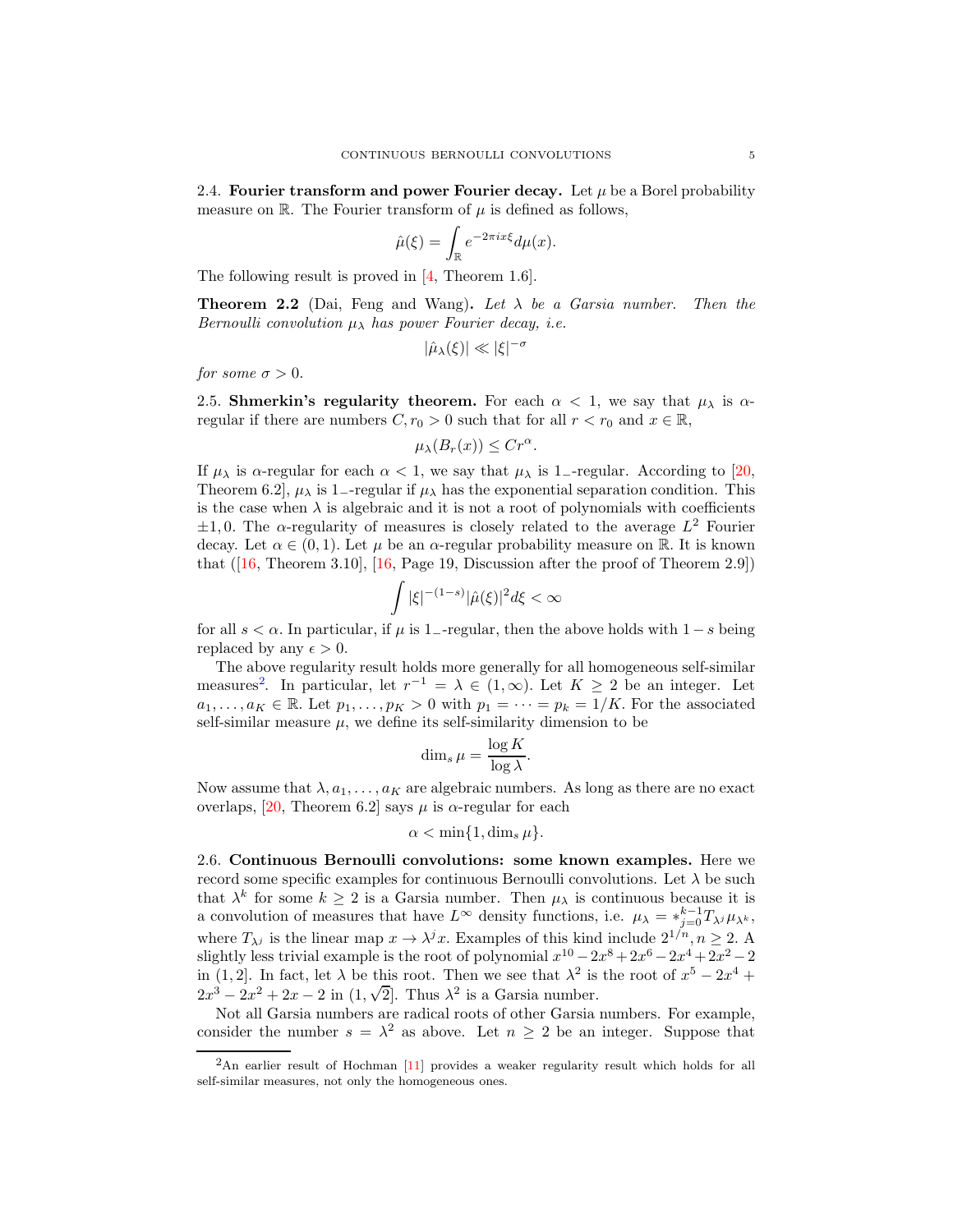## <span id="page-5-1"></span>6 HAN YU

 $s^n$  is Garsia. Let  $P(x)$  be the minimal polynomial of  $s^n$ . Then P is monic (i.e. the leading term has coefficient 1) and  $P(s^n) = 0$ . Let us look at the polynomial  $Q(x) = P(x^n)$ . We see that  $Q(s) = 0$ . Thus  $Q(x)$  is a multiple of the polynomial  $T(x) = x^5 - 2x^4 + 2x^3 - 2x^2 + 2x - 2$ . Notice that  $Q(0) = P(0)$  is in  $\pm 2$ . This is because  $s^n$  is Garsia. Thus we see that  $Q(x)/T(x)$  must have constant term  $\pm 1$ . Suppose that  $h(x) = Q(x)/T(x)$  is not a constant polynomial. Then it must be monic. Let  $x_0$  be a root of  $h(x)$ . Then  $P(x_0^n) = 0$ . Therefore  $|x_0| > 1$ . This is because  $s^n$  is Garsia and therefore all its conjugates are outside of the unit circle. See Section [2.1.](#page-2-0) Thus all roots of  $h$  are outside of the unit circle. Observe that  $|h(0)|$  is the product of the absolute values of all the roots of h. This implies that  $|h(0)| > 1$ . This contradiction shows that  $h(x)$  must be a constant polynomial, i.e.  $h(x)$  is  $\pm 1$ . Therefore we have

$$
P(x^n) = T(x) \text{ or } P(x^n) = -T(x).
$$

This is impossible unless  $n = 1$ .

#### 3. proofs of the results

In Section [2.1,](#page-2-0) we see that if  $\lambda$  is a Garsia number, then  $\lambda$  cannot be a root of polynomials with coefficients  $\pm 1, 0$ . This is because the minimal polynomial  $P_{\lambda}$ has a constant term  $\pm 2$ . This implies that the self-similar measure  $\mu_{\lambda}$  has no exact overlaps. Since  $\lambda$  is algebraic,  $\mu_{\lambda}$ , this implies that  $\mu_{\lambda}$  satisfies the exponential separation condition.

The following result is an  $L^1$ -analogy of  $[19, \text{ Lemma } 2.1]$ . Technically we do not use this lemma. It follows directly from [\[19,](#page-9-13) Lemma 2.1] and the fact that convolutions of  $L^2$  functions are continuous. However, we do need this lemma to illustrate a simple idea involving Littlewood-Paley decomposition that will be applied later.

<span id="page-5-0"></span>**Lemma 3.1.** Let  $\nu$  be a compactly supported Borel probability measure with power Fourier decay, i.e. for some  $\sigma > 0$ ,  $|\hat{\nu}(\xi)| \ll |\xi|^{-\sigma}$ . Let  $\mu_1, \mu_2$  be compactly supported Borel probability measures which are 1−-regular. Then  $\nu * \mu_1 * \mu_2$  is continuous, i.e. it is absolutely continuous with respect to the Lebesgue measure, and the density function is continuous. In fact, the density function is  $\beta$ -Hölder continuous for  $0 < \beta < \sigma/(2+\sigma)$ .

*Proof.* From the regularity of  $\mu_1$  we see that for each  $\epsilon > 0$ ,

$$
\int |\xi|^{-\epsilon} |\hat{\mu}_1(\xi)|^2 d\xi < \infty.
$$

Let  $S_k = \{ \xi : |\xi| \in [2^k, 2^{k+1}] \}$ . We see that

$$
\int_{S_k} |\hat{\mu}_1(\xi)|^2 d\xi \ll 2^{\epsilon k}.
$$

A similar bound holds for  $\mu_2$ . We choose  $\epsilon < \sigma$ . This shows that for each integer  $K \geq 1$ , we have

$$
\int_{|\xi|>2^K} |\hat{\nu}(\xi)\hat{\mu}_1(\xi)\hat{\mu}_2(\xi)|d\xi
$$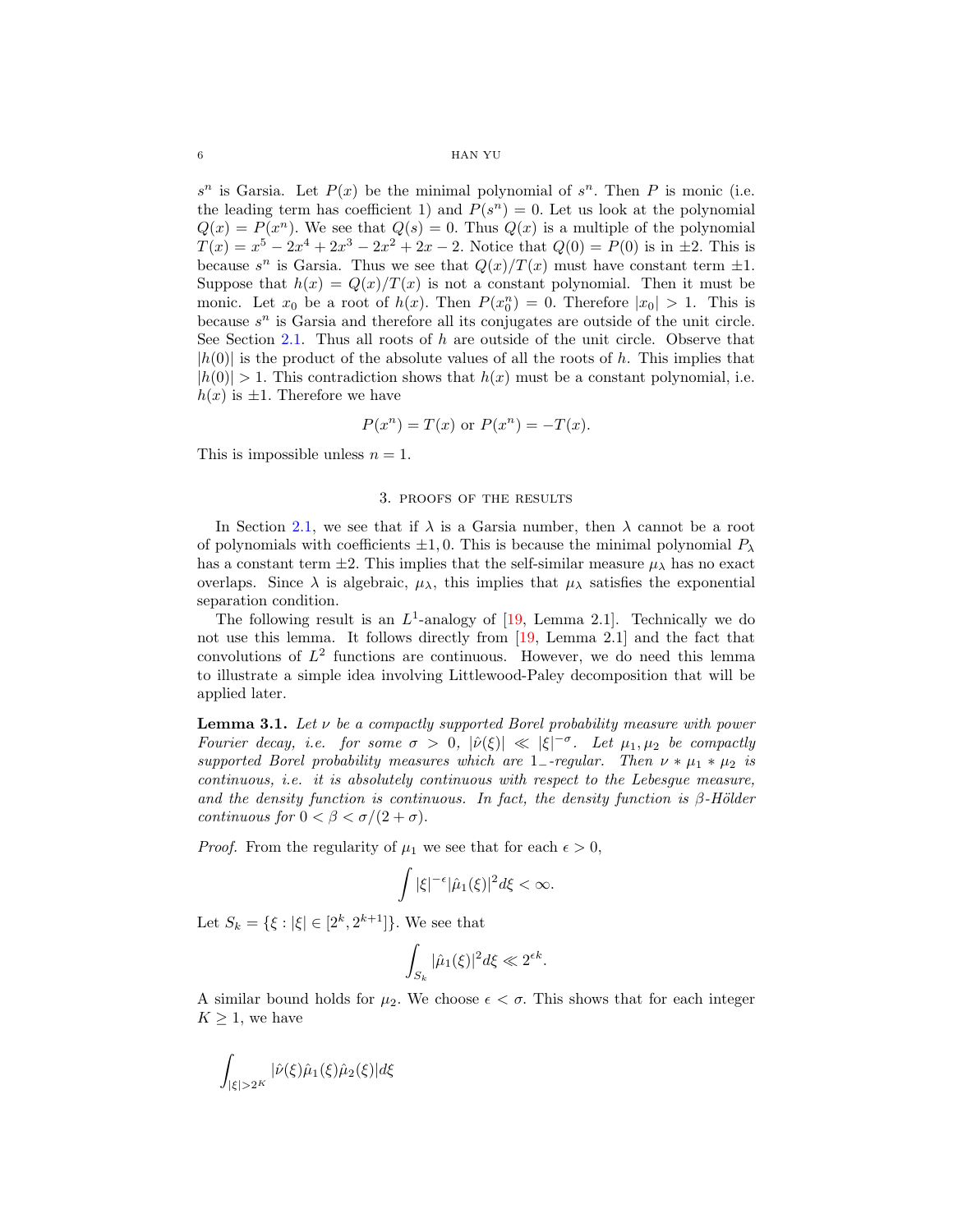<span id="page-6-1"></span>
$$
\ll \sum_{k\geq K} 2^{-\sigma k} \left( \int_{S_k} |\hat{\mu}_1(\xi)|^2 d\xi \int_{S_k} |\hat{\mu}_2(\xi)|^2 d\xi \right)^{1/2} \ll \sum_{k\geq K} 2^{-\sigma k} 2^{\epsilon k} \ll 2^{-(\sigma-\epsilon)K}.
$$

Thus the Fourier transform of  $\mu' = \nu * \mu_1 * \mu_2$  is in  $L^1$ . From here, we see that  $\mu'$ is absolutely continuous with a continuous density function.

From now on, we identify  $\mu'$  with its continuous density function. We now show that  $\mu'$  is Hölder continuous via Littlewood-Paley decomposition. This argument is standard. See  $[8,$  Theorem 6.3.7]. We provide all the details for the sake of self-containedess. Since  $\mu'$  has absolutely integrable Fourier transform, we see that for each  $x \in \mathbb{R}$ ,

$$
\mu'(x) = \int \hat{\mu}'(\xi) e^{2\pi i \xi x} dx.
$$

Let  $h > 0$ . We see that

$$
\mu'(x+h) = \int \hat{\mu}'(\xi) e^{2\pi i \xi x} e^{2\pi i \xi h} dx.
$$

Thus we have for each  $R > 0$ ,  $\epsilon \in (0, \sigma)$ ,

$$
|\mu'(x+h) - \mu'(x)| = \left| \int \hat{\mu}'(\xi) e^{2\pi i \xi x} (1 - e^{2\pi i \xi h}) d\xi \right|
$$
  
\n
$$
\leq \int_{|\xi| \leq R} |\hat{\mu}'(\xi)| |e^{2\pi i \xi h} - 1| d\xi + 2 \int_{|\xi| > R} |\hat{\mu}'(\xi)| d\xi
$$
  
\n
$$
\ll \int_{|\xi| \leq R} |\hat{\mu}'(\xi)| \min\{2\pi |\xi h|, 2\} d\xi + R^{-(\sigma - \epsilon)}
$$
  
\n
$$
\ll |h|R^2 + R^{-(\sigma - \epsilon)}.
$$

Choosing  $R = |h|^{-1/(2+\sigma-\epsilon)}$ , we see that

$$
|\mu'(x+h) - \mu'(x)| \ll |h|^{(\sigma-\epsilon)/(2+\sigma-\epsilon)}.
$$

This concludes the proof.

Now we can extract information from Bernoulli convolutions.

*Proof of Theorem [1.2.](#page-2-1)* Let  $\lambda \in (1, \sqrt{2}]$  be an algebraic number which is not a root of polynomials with coefficients  $\pm 1, 0$ .

Let  $k \geq 2$  be an integer. Let  $J \subset \{0, \ldots, k-1\}$  be a nonempty subset. Consider the measure

$$
\nu_J = *_{j \in J} T_{\lambda^j} \mu_{\lambda^k},
$$

where  $T_{\lambda}$  is the linear map  $x \to \lambda^j x$ . Notice that  $J = \{0, \ldots, k-1\}$  implies that  $\nu_J = \mu_{\lambda}.$ 

The measure  $\nu_J$  is a self-similar measure with contraction ratio  $\lambda^k$  and  $2^{\#J}$  many translations. It is a subsystem of  $\mu_{\lambda}$ , and thus there are no exact overlaps in  $\nu_J$ . Since  $\lambda$  is algebraic, by [\[20,](#page-9-14) Theorem 6.2], we see that  $\nu_J$  is  $\alpha$ -regular for each

$$
\alpha < \min\left\{\frac{\log 2^{\#J}}{\log \lambda^k}, 1\right\}.
$$

Suppose that

<span id="page-6-0"></span>
$$
\text{(power decay)} \qquad \qquad \hat{\mu}_{\lambda}(\xi) \ll |\xi|^{-\sigma}
$$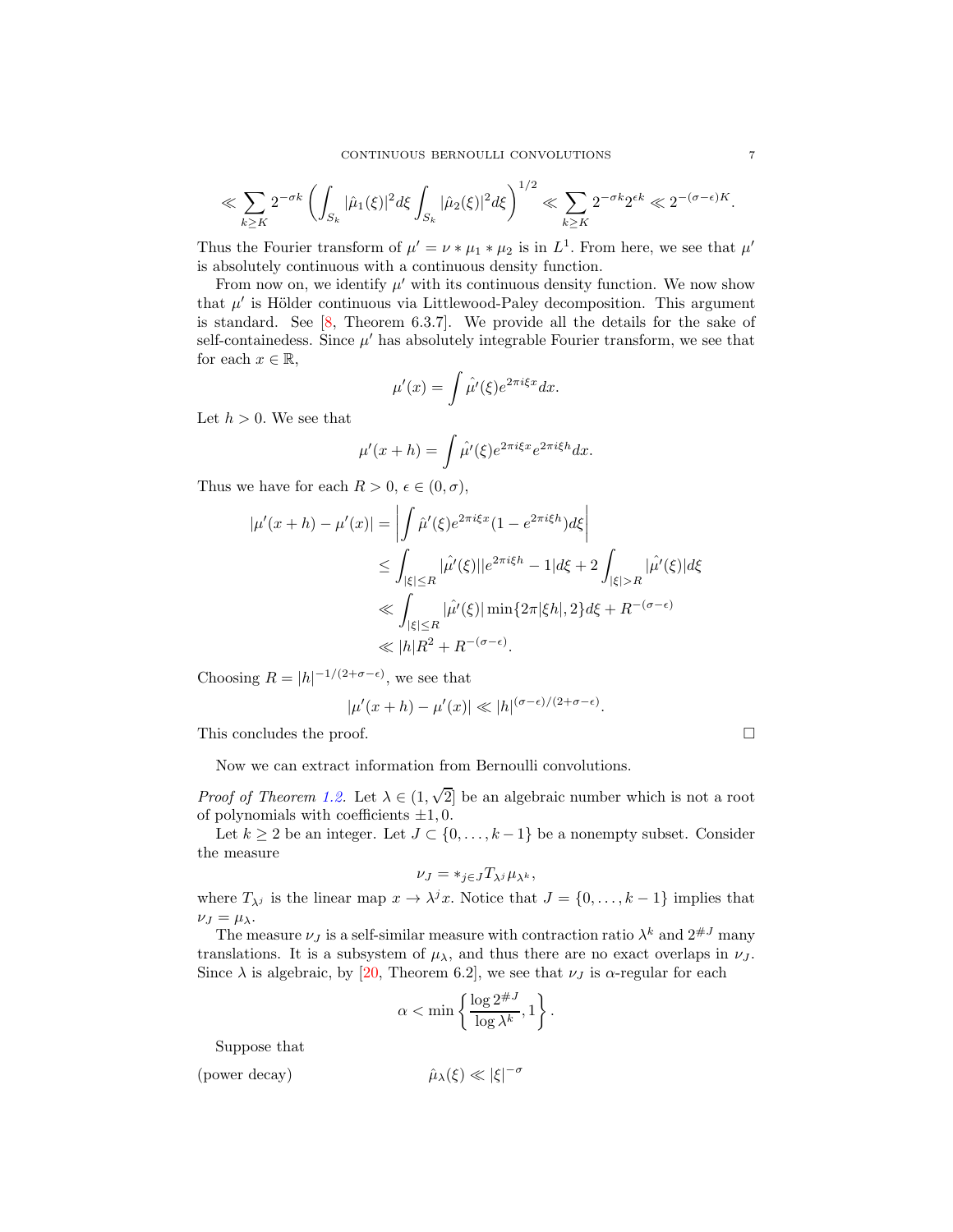for some  $\sigma > 0$ . It would be nice if for each  $k \geq 1$  there is a  $\sigma_k > 0$  such that

$$
\hat{\mu}_{\lambda^k}(\xi) \ll |\xi|^{-\sigma_k}.
$$

This seems to be too much to hope. To get around this issue, we use a weaker alternative:

• Let  $k \geq 2$  be an integer. Then for  $\xi \to \infty$ , we have

<span id="page-7-0"></span>(virtual decay)

$$
\min_{j\in\{0,\ldots,k-1\}}\left\{|\hat{\mu}_{\lambda^k}(\lambda^j\xi)|\right\}\ll |\xi|^{-\sigma/k}.
$$

To see why [\(virtual decay\)](#page-7-0) holds for  $\mu_{\lambda}$ , observe that

$$
\mu_{\lambda} = *_{j \in \{0, \ldots, k-1\}} T_{\lambda^j} \mu_{\lambda^k}.
$$

This implies that for each  $\xi \in \mathbb{R}$ ,

$$
|\hat{\mu_{\lambda}}(\xi)| = \prod_{j=0}^{k-1} |\hat{\mu}_{\lambda^k}(\lambda^j \xi)|.
$$

Because of [\(power decay\)](#page-6-0), we see that

$$
\prod_{j=0}^{k-1} |\hat{\mu}_{\lambda^k}(\lambda^j \xi)| \ll |\xi|^{-\sigma}.
$$

Now [\(virtual decay\)](#page-7-0) follows because

$$
\left(\min_{j\in\{0,\ldots,k-1\}}\left\{|\hat{\mu}_{\lambda^k}(\lambda^j\xi)|\right\}\right)^k \leq \prod_{j=0}^{k-1}|\hat{\mu}_{\lambda^k}(\lambda^j\xi)|.
$$

Let  $k$  be a large integer which will be chosen later. Observe that

$$
\int |\hat{\mu}_{\lambda}(\xi)|d\xi = \int \prod_{j=0}^{k-1} |\hat{\mu}_{\lambda^k}(\lambda^j \xi)|d\xi.
$$

Because of the property [\(virtual decay\)](#page-7-0), we see that

$$
\prod_{j=0}^{k-1} |\hat{\mu}_{\lambda^k}(\lambda^j \xi)| \ll |\xi|^{-\sigma/k} \sum_{l=0}^{k-1} \prod_{j=0,j\neq l}^{k-1} |\hat{\mu}_{\lambda^k}(\lambda^j \xi)|.
$$

For each  $l \in \{0, \ldots, k-1\}$ , let

$$
\nu_l = *_{j=0,j\neq l}^{j=k-1} T_{\lambda^j} \mu_{\lambda^k}.
$$

From now on, we fix  $l = 0$ , but the following arguments work for all other l as well. Let  $J \subset \{1, \ldots, k-1\}$  be a subset. Let  $J'$  be the complement. We assume that  $k-1$  is an even number and  $\#J = \#J' = (k-1)/2$ . We split  $\nu_0$  into two parts

$$
\nu_0=\nu_J*\nu_{J'}.
$$

Notice that  $\nu_J, \nu_{J'}$ , are all  $\alpha$ -regular for

$$
\alpha < \min \left\{ \frac{\log 2^{(k-1)/2}}{\log \lambda^k}, 1 \right\}.
$$

Observe that

$$
\frac{\log 2^{(k-1)/2}}{\log \lambda^k} = \frac{k-1}{2k} \frac{\log 2}{\log \lambda}.
$$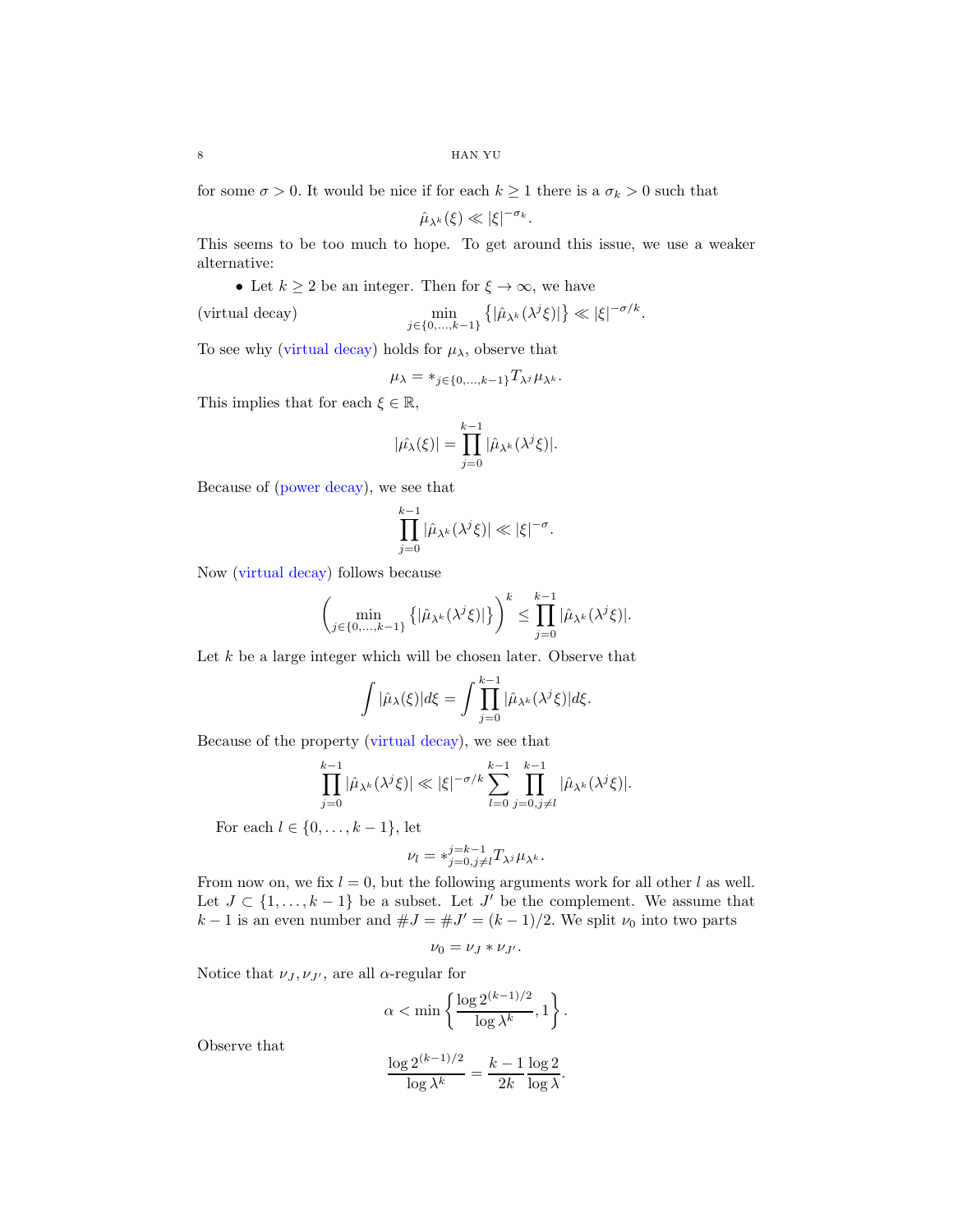Thus as long as  $\log 2/\log \lambda > 2$ , i.e.  $\lambda < \sqrt{2}$ , it is possible to choose k such that

$$
\frac{k-1}{2k} \frac{\log 2}{\log \lambda} > 1.
$$

We fix such a number k. For this number k, we see that  $\nu_J, \nu_{J'}$  are 1<sub>-regular</sub>. Observe that

$$
\int |\xi|^{-\sigma/k} |\hat{\nu}_0(\xi)| d\xi = \int |\xi|^{-\sigma/k} |\hat{\nu}_J(\xi)| |\hat{\nu}_{J'}(\xi)| d\xi.
$$

Since  $\nu_J, \nu_{J'}$  are 1<sub>-</sub>-regular, this is the same situation we had in Lemma [3.1.](#page-5-0) With the same method, we see that

$$
\int |\xi|^{-\sigma/k} |\hat{\nu}_0(\xi)| d\xi < \infty.
$$

Arguing with other values for l (there are finitely many of them) we see that

$$
\int \prod_{j=0}^{k-1} |\hat{\mu}_{\lambda^k}(\lambda^j \xi)| d\xi \ll \int |\xi|^{-\sigma/k} \sum_{l=0}^{k-1} \prod_{j=0,j\neq l}^{k-1} |\hat{\mu}_{\lambda^k}(\lambda^j \xi)| d\xi < \infty.
$$

From here we conclude that  $\mu_{\lambda}$  has  $L^{1}$  Fourier transform and thus  $\mu_{\lambda}$  is absolutely continuous with a continuous density function. Moreover, we can also follow the last step of the proof of Lemma [3.1](#page-5-0) we see that  $\mu_{\lambda}$  is in fact  $\beta$ -Hölder for each positive  $\beta$  with

$$
\beta < \frac{\sigma}{2k+\sigma}.
$$

# 4. QUESTIONS

In this section, we pose two questions. Notice that if  $\mu_{\lambda}$  is continuous, then it makes sense to take the value  $\mu(0)$ .

Question 4.1. Let  $\lambda \in (1, \sqrt{2}]$  be a Garsia number. What is the value of  $\mu_{\lambda}(0)$ ? Is it rational?

Let  $n \geq 1$  be an integer. If  $\lambda = 2^{1/n}$  we see that  $\mu_{\lambda}$  is a convolution of Lebesgue measures on n different intervals. In this case, the function  $\mu_{\lambda}$  can be explicitly determined. Other than those examples, we are not aware of any other values  $\lambda$  for which the above question is answered.

Next, as we showed that  $\mu_{\lambda}$  is  $\beta$ -Hölder continuous for some positive parameter  $β$ . It is natural to consider how this result can be improved.

Question 4.2. Let  $\lambda \in (1, \sqrt{2}]$  be a Garsia number. Is  $\mu_{\lambda}$  a Lipschitz function? Is  $\mu_{\lambda}$  almost everywhere differentiable?

Again, roots of 2 provide us with examples for which this question can be answered.

### 5. Acknowledgement

HY was financially supported by the University of Cambridge and the Corpus Christi College, Cambridge. HY has received funding from the European Research Council (ERC) under the European Union's Horizon 2020 research and innovation programme (grant agreement No. 803711). HY thanks P. Shmerkin and P. Varjú for many very helpful comments.